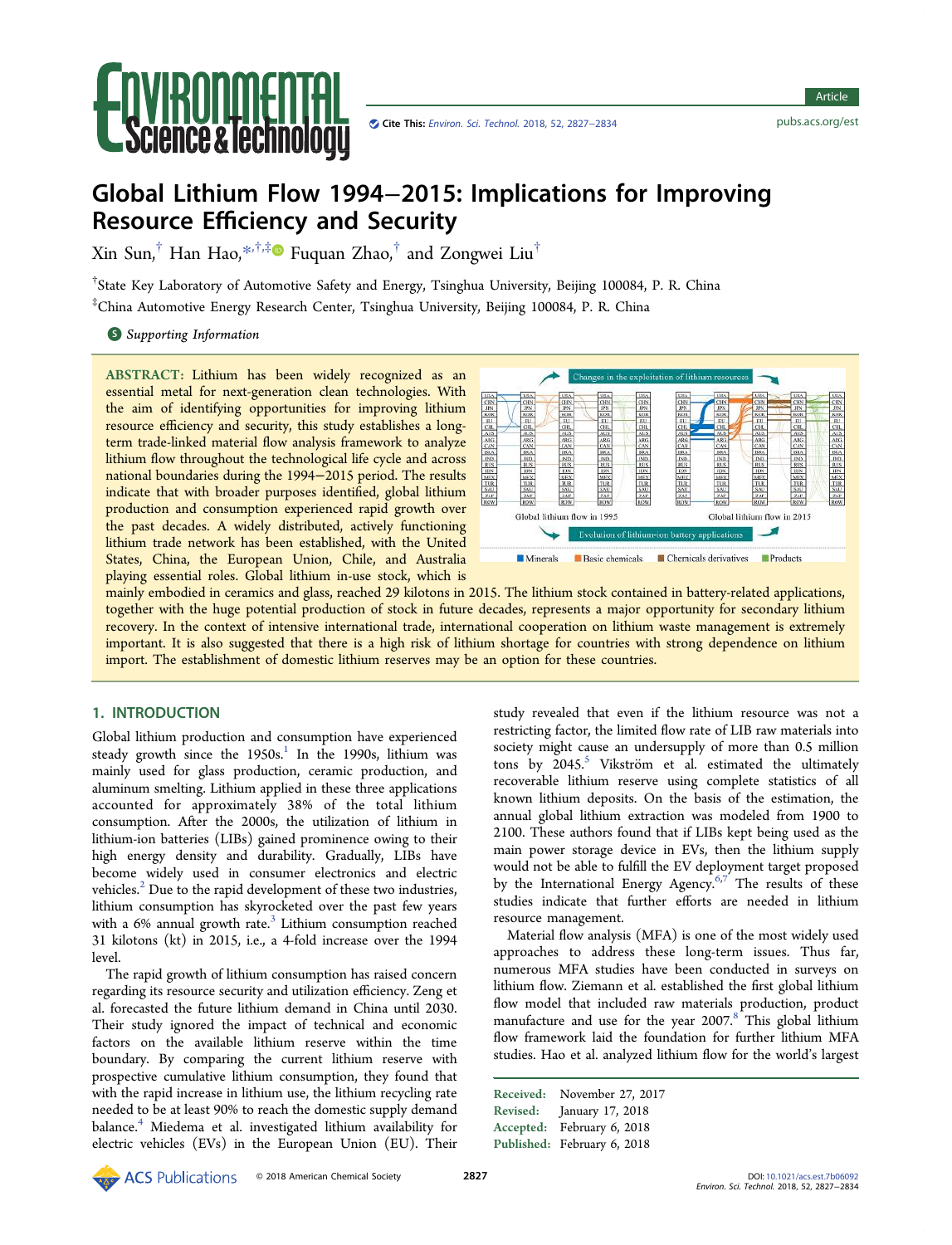

Figure 1. Processes and flows throughout the lithium life cycle. Note: The black rectangles represent various stages; the colored rectangles represent commodities covered; the objects outside the system boundary (black dotted box) are not covered in this study.

lithium consumer, China, for the year 2015.<sup>[9](#page-6-0)</sup> Their study revealed that the growth of the EV market would possibly increase China's dependence on lithium import, which aroused supply security concerns. Our previous study traced the global network of lithium production and trade in  $2014$ ,<sup>[10](#page-6-0)</sup> representing a further step to observe global lithium flow. Significant studies have been conducted based on the static MFA method. However, due to the limited time frame, some important factors, such as the lithium stock, remain unclear.

According to Muller et  $al$ ,<sup>[11](#page-6-0)</sup> retrospective dynamic MFA work is essential to trace the past stocks and flows of a certain material. Many studies have chosen this approach to analyze various metals such as steel<sup>[12](#page-6-0)</sup> and copper.<sup>[13](#page-6-0)</sup> These studies were designed within specific geographical boundaries, either a specific country or the whole world. However, the resource trades among the entities within the system are normally ignored. Under such circumstances, the resource distribution routes and the impacts of trade partners cannot be observed. To fill this gap, this study establishes a dynamic trade-linked MFA framework throughout the anthropogenic life cycle and across national boundaries. By applying this model, the quantities, qualities, transformation, transport, and locations of lithium-containing commodities accumulated in the past can be determined. The aim of this study is to determine: (1) the lithium flow on the global scale over the past two decades and (2) the changes in lithium flow over time and the associated driving factors.

# 2. MATERIALS AND METHODS

To quantitatively study the stocks and flows of various commodities, the lithium life cycle is divided into five stages: resource mining, chemical production, product manufacture, product use, and waste management, as shown in Figure 1. By following the basic principle of MFA, the input flows (consumption of raw materials) equal the output flows (domestic supply of downstream commodities) in the first three stages assuming no commodities are stored. The explanations of the commodities and their relationships can be found in the [Supporting Information](#page-6-0) ([SI\)](http://pubs.acs.org/doi/suppl/10.1021/acs.est.7b06092/suppl_file/es7b06092_si_001.pdf). The lithium

contents of all commodities are calculated by using the conversion coefficients. The lithium content is measured by using the unit of lithium metallic equivalents.

In the product use stage, the net addition to stock is the difference between inflows (consumption) and outflows (scrappage). The stock consists of two parts: in-use stock and hibernating stock.<sup>[14](#page-6-0)</sup> The hibernating stock refers to stock that is no longer in use but remains unscrapped. The impact of hibernating stock is not significant, and hibernating stock data are highly insufficient. Consequently, the stock in this study includes only in-use stock, which is calculated using a "topdown" approach, $11$  following eq 1. The inflows can be calculated by using the historical sales data of variable commodities. For the outflows, the situation is much more complicated due to the considerable variation in commodity classification. There are numerous existing models for the calculations of waste electrical and electronic equipment, whereas models for other products are rare. To unify the calculation, the outflows are quantified using the "batchleaching" method, which is generally used for estimating the generation amount of retired products.<sup>[15](#page-6-0),[16](#page-6-0)</sup> This method needs the input data of lifespans. Despite the fact that the lifespan of each type of commodity differs across different areas and times, this study uses the average lifespan of each type of commodity incorporated from relevant studies.[4](#page-6-0),[5](#page-6-0),[15,17](#page-6-0)−[19](#page-6-0)

$$
ST_i = ST_{1993} + \sum_{k=1994}^{i} (IN_k - LO_k)
$$
 (1)

$$
IN_k = \sum CO_{x,k} \tag{1a}
$$

$$
LO_k = \frac{\sum \text{OW}_{x,k}}{n_x} \tag{1b}
$$

$$
OW_{x,k} = CO_{x,k} + ST_{x,k-1}
$$
 (1c)

where,  $ST_i$  is the in-use stock in year *i*;  $IN_k$  is the inflow in the product use stage in year  $k$ ;  $LO_k$  is the loss in the product use stage in year k;  $CO_{x,k}$  is the consumption of product x in year k;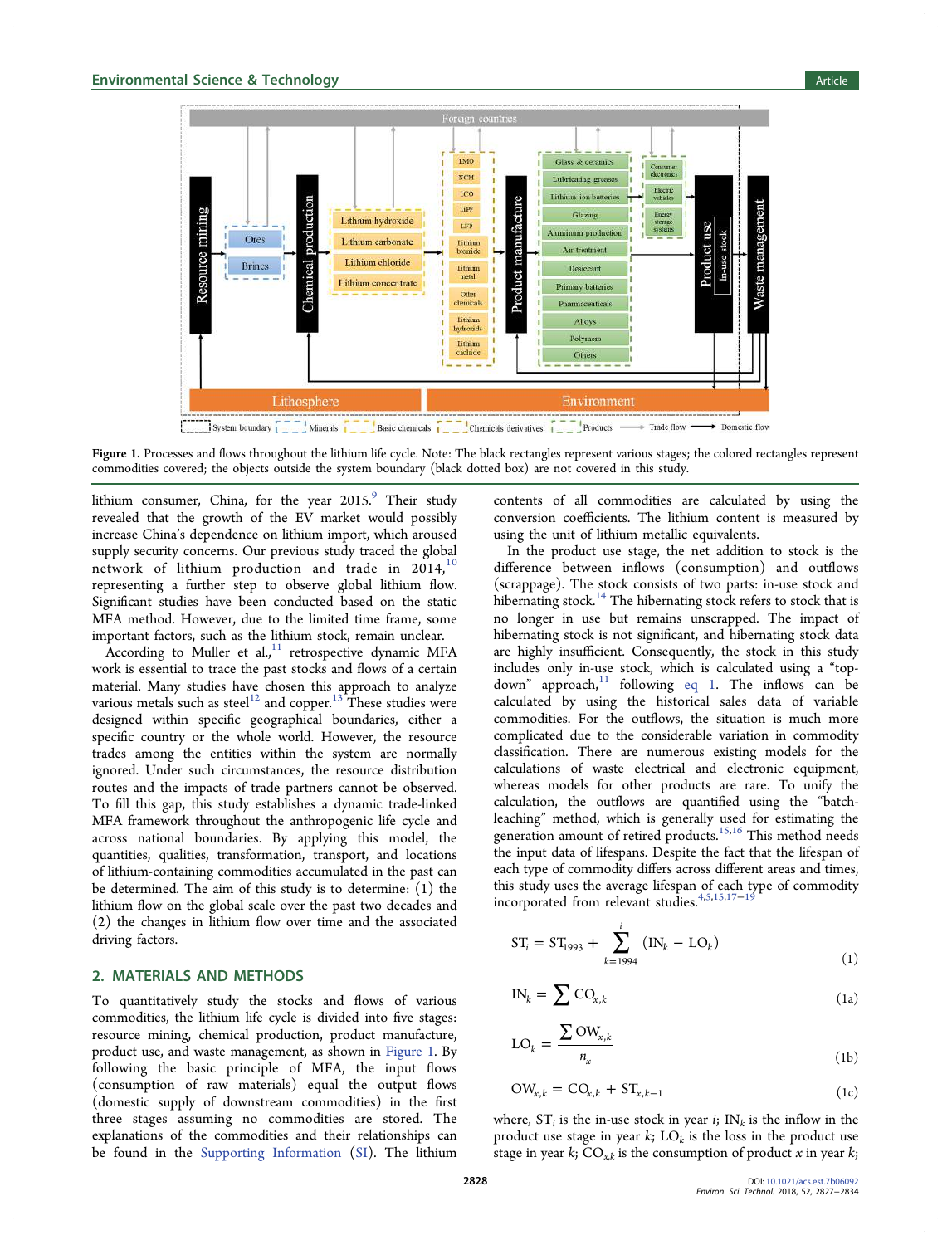

Figure 2. Major global lithium trade flows and stocks. Note: The lines in this graphic represent the trade flows of various commodities. The numbers associated with the lines represent the flow volumes. The colors from blue to red indicate the abundance of lithium in-use stock in each country. The countries with black color are the ROW. All values have the unit of kt lithium metallic equivalent.

 $\text{OW}_{x,k}$  is the ownership of product x in year k; and  $n_x$  is the average lifespan of product x.

For the end-of-life products, only LIB-related products can be recycled using current technology and prices. Currently, the recycling of these products is aimed mainly at the recovery of cobalt and nickel elements.<sup>[20](#page-7-0)</sup> Due to these facts, the recycle rate of lithium is lower than 1%. However, this information is unavailable in many regions. $^{21}$  $^{21}$  $^{21}$  Consequently, the waste management process and scrap flows of lithium are ignored in this study.

The system boundary in this study is characterized by spatial and temporal boundaries. Regarding the spatial boundary, the Group of Twenty (G20) countries, as the global leading economic and political powers, is considered. Moreover, Chile is also considered in this study due to its dominant role in lithium resource production. These countries are estimated to account for 97% of global lithium production and 99% of the international lithium commodity trade.<sup>[10](#page-6-0)</sup> With the consideration that other countries have very limited influence on the global lithium flow, the G20 countries and Chile are considered to reflect the whole world's lithium activity. The rest of the world (ROW) is treated as a whole entity. The temporal boundary is 1994−2015, which can sufficiently reflect the development of lithium utilization in modern industry.

The data in this study can be generally categorized into two groups: the production data and the international trade data. The production data of lithium minerals and primary chemicals were obtained mainly from the mineral yearbooks of the United States Geological Survey<sup>[3](#page-6-0)</sup> and several relevant studies.<sup>[22](#page-7-0)-[28](#page-7-0)</sup> The lithium-containing products production data were compiled from national statistical yearbooks<sup>[29](#page-7-0)−[31](#page-7-0)</sup> and several research institutes.<sup>[32](#page-7-0)−[46](#page-7-0)</sup> The international trade data were mainly adopted from each country's customs database, $30,47-49$  $30,47-49$  $30,47-49$  $30,47-49$  $30,47-49$  the United Nations Commodity Trade Database,<sup>[50](#page-7-0)</sup> the Eurostat database $31$  and other trade statistics institutes $51-53$  $51-53$  $51-53$  using the customs code of a specific commodity. Although we have high confidence in the effective coverage of existing data sources, the

obtained data are not sufficient to calibrate all lithium flows for the selected countries. Thus, further data treatment was conducted based on several reasonable assumptions. The details of the data treatment are described in the [SI.](http://pubs.acs.org/doi/suppl/10.1021/acs.est.7b06092/suppl_file/es7b06092_si_001.pdf)

#### 3. RESULTS AND DISCUSSION

**3.1. Global Overview.** The overview of global lithium flow is shown in Figure 2. Here, we sum all the same forms of trade flows over the past 21 years. To simply the graphic, Figure 2 shows only the relatively significant flows. The lithium mineral trade occurred mainly in the United States (U.S.), China, Chile, and Australia. Among these countries, Chile and Australia were the major exporters. The maximum mineral trade occurred between Australia and China in the form of lithium ore (70 kt), followed by the brine trade between the U.S. and Chile (5 kt). Regarding the chemicals, the major trade flows were exports from Chile, Australia, and Argentina to all other areas of the world. The exports from Chile were mostly in the form of lithium hydroxide. Lithium concentrates were the major form of export commodities for Australia. Argentina exported the maximum amount of lithium chloride. The largest trade flow originated from Chile to the EU (48 kt), followed by imports from Chile to Japan (39 kt). The products flows were mainly in the form of LIBs. The largest flow was LIB export from Korea to China (9 kt). The trade flow originated from China to the U.S. (9 kt), followed by the EU (8 kt).

According to the computations, global lithium in-use stock reached 29 kt in 2015 with an annual growth rate of 15% since 1994. Most of the stock was concentrated in five countries, China (37%), the EU (22%), the U.S. (12%), Japan (10%), and Korea (7%). The huge stock is a reflection of the mass consumption in these countries. Among these countries, the stock in Japan mainly originated from glass consumption, compared with consumer electronics in Korea. China, the EU, and the U.S. occupied the leading positions for the consumption of all commodities. The stock did not exceed 1 kt for the remaining countries. A breakdown by product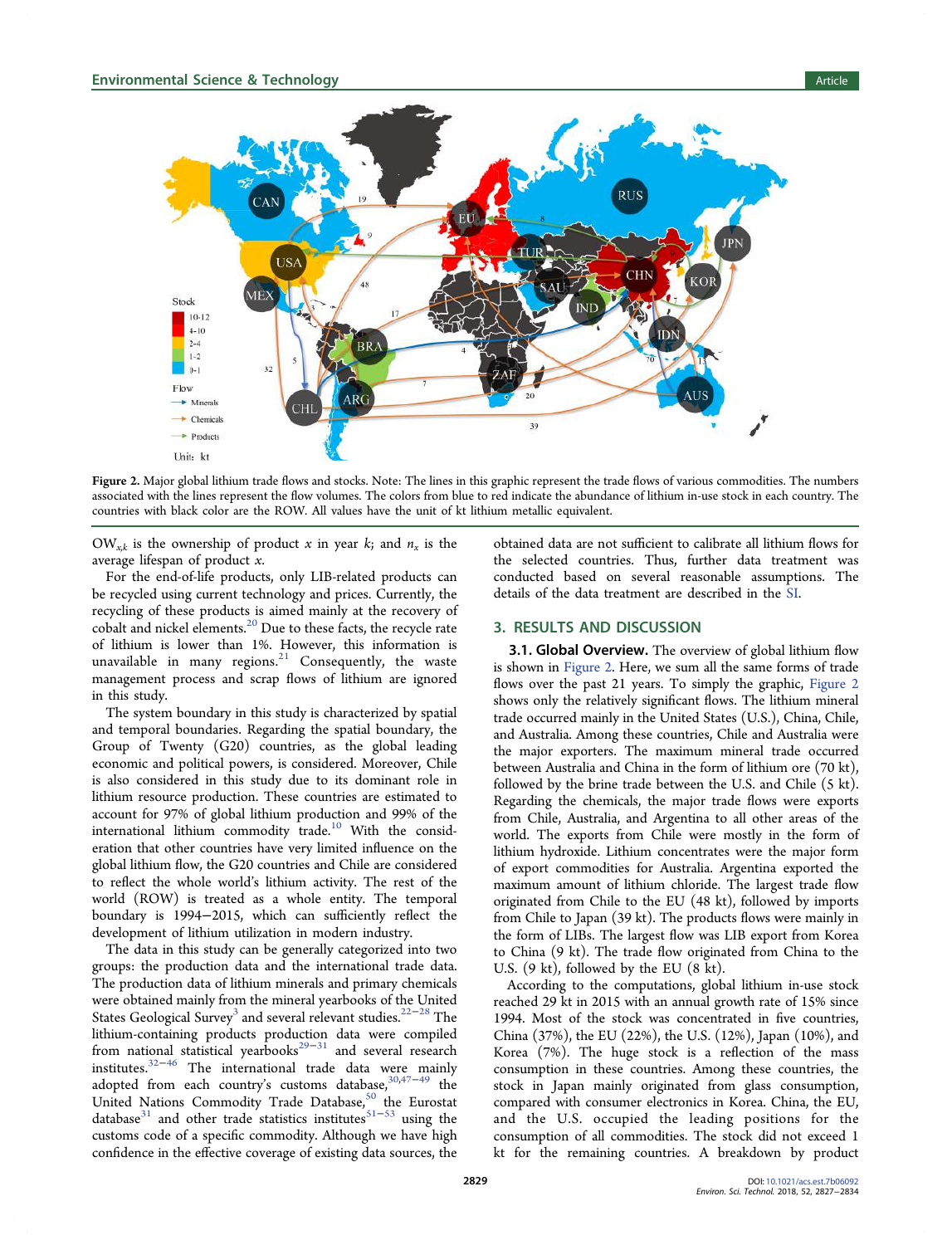category indicated that the lithium stock embodied in glass and ceramics represented the largest share in 2015 (59%). EVs were the fastest growing lithium stock, with a growth rate of 396% on average, which far exceeded the total lithium in-use stock growth rate.

3.2. Shifts in the Lithium Flow Network. The global lithium flow networks are shown in Figure 3. Three representative years, i.e., 1995, 2005, and 2015, were chosen as examples. The detailed production and trade of each country is shown in [Figures S1 and S2](http://pubs.acs.org/doi/suppl/10.1021/acs.est.7b06092/suppl_file/es7b06092_si_001.pdf) in the [SI](http://pubs.acs.org/doi/suppl/10.1021/acs.est.7b06092/suppl_file/es7b06092_si_001.pdf). The results indicate that the lithium network covered an increasing number of countries over time, resulting in an increasingly complicated



Figure 3. Lithium flow sankey diagram for 1995, 2005 and 2015. Note: The blue, green, and orange lines represent lithium flows in 1995, 2005, and 2015, respectively. The line width represents the flow volume. The width of the black line at the bottom of the figure represents 10 kt as a reference. To retain the mass balance of each stage and to simplify the graphic, the flows of LIB derivatives are not shown.

lithium network. The U.S., China, the EU, Chile, and Australia retained their dominant positions in the global lithium network. Chile and Australia were the major upstream suppliers of lithium, and the U.S., China, and the EU were the major consumers of lithium commodities.

In the resource mining stage, the U.S. was the largest producer and exporter of lithium minerals from 1994 to 1996, accounting for 32% of the global production on average. Lithium-rich brine resources were found in Chile from 1997 to 2012. Chile became the largest producer of lithium minerals, most of which were used for domestic chemical production. After 2013, Australia replaced Chile as the largest producer, with the largest capacity of lithium ore, and was the largest lithium mineral exporter from 1997 to 2015.

In the chemical production stage, Chile produced the largest amount of basic lithium chemicals from 1994 to 2012. After 2012, China became the largest producer as a result of the combination of domestic and imported lithium mineral supply. Chile continued as the largest exporter of lithium chemicals, similar to the EU as the largest importer, followed by China. China, with an average growth rate of 8% since 1996, replaced the U.S. as the largest producer of chemical derivatives.

In the product manufacturing stage, China continued as the world's largest producer of lithium-containing products. This huge capacity resulted from the contribution of Chinese firms as well as the foundries of foreign countries. The EU followed China in production with its outstanding manufacturing industries, and Japan and Korea gradually became the major producers and exporters of lithium in products due to the rapid development of the domestic electronics industry. A comparison of the global lithium flow network in different years indicated that changes in the exploitation of lithium resources in various countries and the evolution of battery-applications were the main driving forces behind the shifts in the global lithium flow network.

3.3. Regional lithium flows. [Figure 4](#page-4-0) shows the lithium flow at the country level from 1994 to 2015. The U.S., China, Japan, Korea, the EU, and Chile were chosen as examples. The lithium flow in other countries is presented in [Figure S3](http://pubs.acs.org/doi/suppl/10.1021/acs.est.7b06092/suppl_file/es7b06092_si_001.pdf) in the [SI](http://pubs.acs.org/doi/suppl/10.1021/acs.est.7b06092/suppl_file/es7b06092_si_001.pdf). The lithium-related industry structure of each country can be observed in these regional level diagrams. Only the U.S., China, Chile, Australia, and Argentina had the capacity to produce basic lithium chemicals over a certain scale (over 20 kt total output). Among these countries, China was the most dependent on imported minerals, which accounted for 54% of its lithium resources required for domestic chemical production. Regarding the product manufacturing stage, the U.S., China, Korea, Japan, the EU, and Australia produced products containing over 20 kt of lithium. Except for China, Chile, and Australia, all other countries depended on imported chemicals during the product manufacturing stage. A comparison of chemical production stage and product manufacture stage indicated that the supply chain of lithium commodities in the U.S., China and Australia was better integrated.

The lithium mining capacity is not exactly proportional to the reserve (resources that are economical to extract). The lithium reserve is mainly distributed in Chile (52%), China (22%), Argentina (14%) and Australia (11%). As a comparison, the mineral production proportions are as follows: Chile (35%), Australia (27%), China (13%) and Argentina (8%). The high exploitation rate of Australia is a function of its wellestablished mining industry and superior mineral quality. By contrast, the low mineral quality and lagging mining technology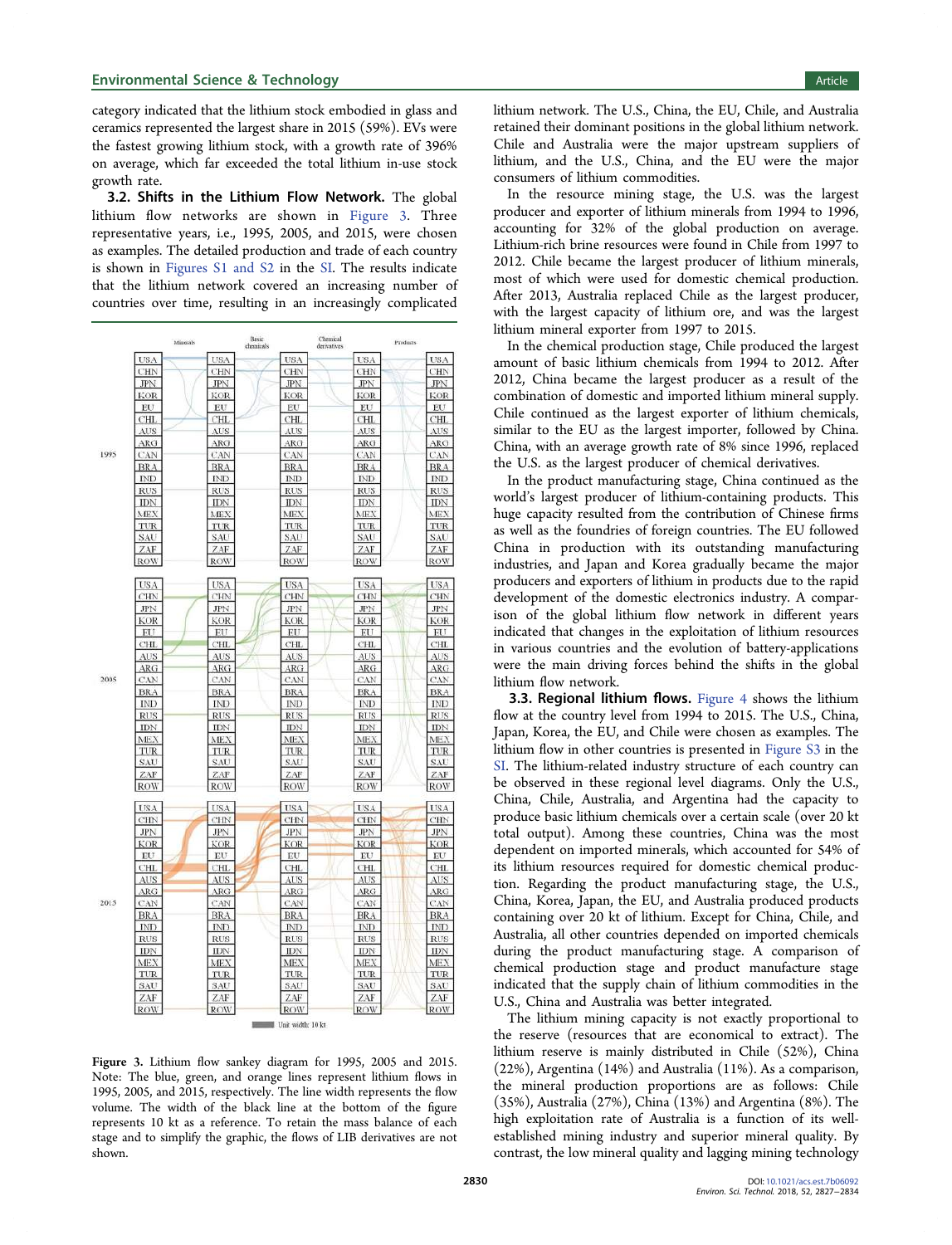<span id="page-4-0"></span>

Figure 4. Sum of regional lithium flow from 1994 to 2015. Note: Litho.: lithosphere, where lithium minerals exist; Envir.: environment; M: minerals; B: basic chemicals; C: chemical derivatives; P: products; S: in-use stock. The gray circles represent foreign countries. The yellow arrows represent the domestic commodity flows, and the blue arrows represent the international trade flows. The value of each flow is the accumulation from 1994 to 2015. All values are expressed as kt lithium metallic equivalent.

of China have resulted in a mineral production shortage, even with abundant reserves.

A comparison of the regional trade volumes indicated that China, Chile, the U.S., the EU, and Australia occupied the dominant positions, accounting for 22%, 18%, 13%, 13%, and 11%, respectively, of the global total trade volume. The huge trade volumes were mainly attributed to export products from China, and the export of raw materials from Chile and Australia. The trade volumes of the U.S. and the EU were mainly associated with the import of chemicals and products.

3.4. Production and Trade of Lithium Commodities. [Figure 5](#page-5-0) shows the global production and trade of lithium according to the commodities. The production and trade of lithium commodities has maintained an increasing trend over the past two decades. The production of lithium commodities increased from 10 kt in 1994 to 34 kt in 2015. Lithium production exhibited a dramatic decrease in 2009, which can be attributed to the financial crisis in that year. The lithium resource supply was mostly in the form of brine because of its lower mining cost. The lithium chemicals extracted from the minerals were mostly in the form of lithium carbonate, which accounted for an average of 63% of the basic lithium chemicals. With respect to the products, glass and ceramics are long-term major applications of lithium. The LIBs utilized the highest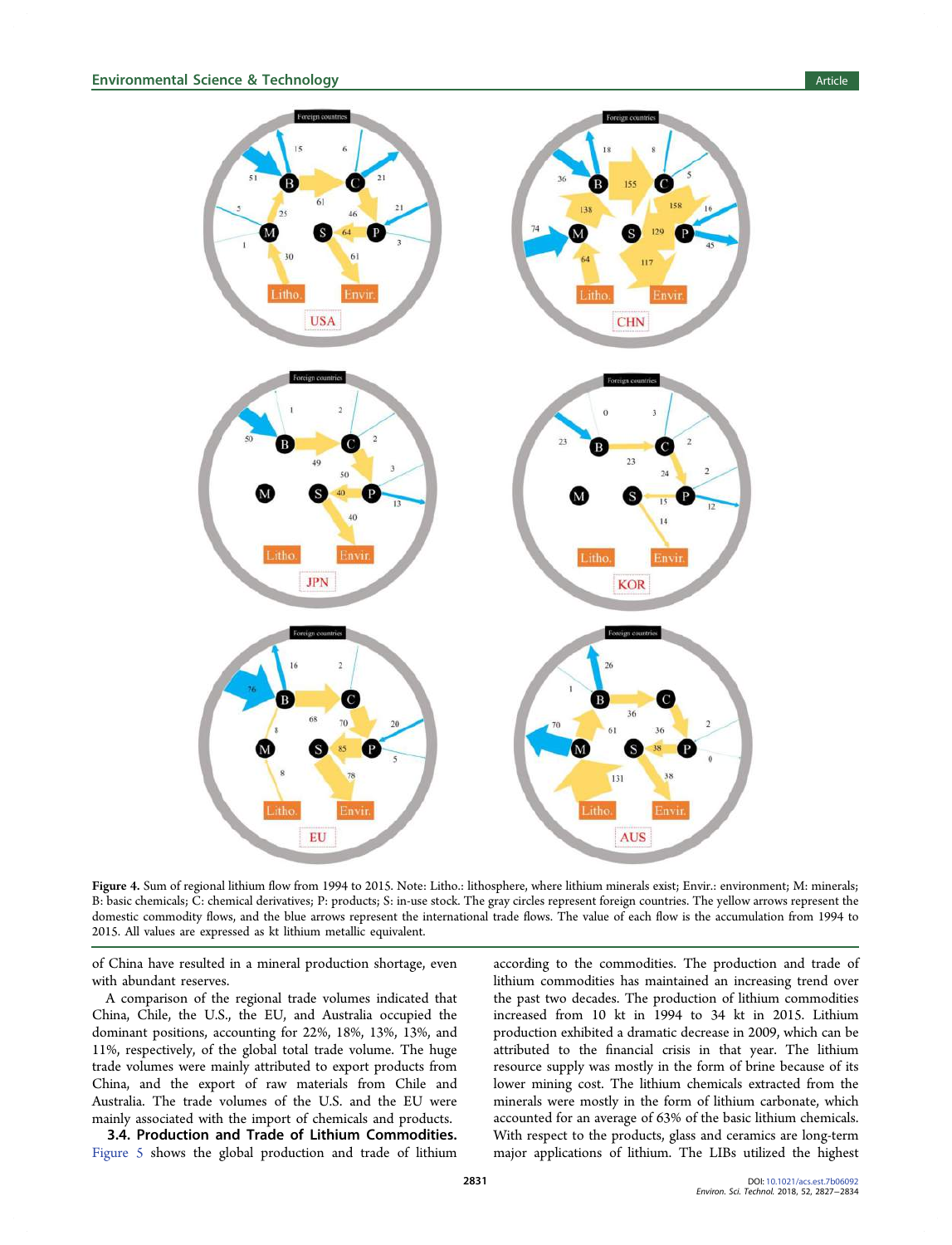<span id="page-5-0"></span>

Figure 5. Production and trade of types of lithium commodities over the years. Note: The pie charts show the proportion of lithium embodied in commodities in 1995, 2005, and 2015. With respect to the "lithium embodied in products production", "Others" do not include LIB derivatives to prevent double-counting. In "lithium embodied in products trade volume", "Others" include LIB derivatives. All values are expressed as kt lithium metallic equivalent.

amount of lithium in 2015, accounting for 39% of the total consumption. The average growth rate of lithium consumption for LIBs was 22% from 1994 to 2015, i.e., much higher than that of total lithium production (6%). The lithium used for LIB derivatives reached 6 kt in 2015, with an annual growth rate of 27%. Subdivided by specific applications of LIBs, lithium was mainly used for mobile phones (50%) and notebook computers (50%) in 1994. In 2015, EVs became the major user of lithium, accounting for 44% of the total, followed by mobile phones (28%) and notebook computers (26%).

The total trade volume of lithium commodities reached 43 kt in 2015, with a growth rate of 8%. The trade of lithium chemicals was also influenced by the financial crisis in 2009. Even so, the production and trade of LIBs and LIB derivatives maintained an increasing trend in 2009. The mineral trade volume accounted for 16% of the lithium production. Lithium ores were the major form of the lithium mineral trade, which can be attributed to the intensive trade between Australia and China. The lithium chemical trade volume accounted for 61% of the total production. Lithium carbonate occupied a key position among traded chemicals. The total trade volume of lithium-containing products, mainly in the form of LIBs, accounted for 14% of production. A comparison of all lithium commodities indicated that the lithium carbonate trade accounted for the maximal proportion (44%), followed by lithium ores (16%). This finding implies that the trade of lithium commodities concentrated on upstream materials.

**3.5. Discussion.** This study established a trade-linked longterm MFA model to trace the global lithium flow. This flow can be observed through both the lithium life cycle and the global trade network. On the basis of the findings, several features of global lithium flow can be summarized, with quite important implications for resource efficiency and security improvements.

First, lithium production and trade included an increasing number of countries and maintained an upward trend. For example, the number of countries that traded more than 100 tons of lithium-containing products increased from 10 in 1994 to all studied countries in 2015. The gradual increase in the use of lithium reflects its growing position as an important metal resource.

Second, the global lithium supply chain is dominated by a few leading countries. For example, Australia's share in the mineral mining stage was 40.7% in 2015, followed by Chile (35.5%) and Argentina (11.5%). In the chemical production stage, China accounted for 35.4% of the global production, followed by Chile (33.1%) and Australia (15.9%). In the product manufacturing stage, China accounted for 41.3% of the global production, followed by Korea (12.2%), i.e., a huge gap compared with China.

Third, even though lithium has been used mainly in ceramics, glass, lubricating grease, and other dissipated products for many years, the recyclable lithium stock still reached a certain scale, approximately equal to the average annual lithium output. Currently, the LIB industry is the largest consumer of lithium and will continue to increase with the development of consumer electronics and electric vehicles. It can be predicted that the recyclable lithium stock will increase rapidly in the future.

With insights into the global lithium flow, valid policy recommendations can be proposed for supply chain management. From the resource security perspective, most countries do not have a complete domestic industrial chain and are highly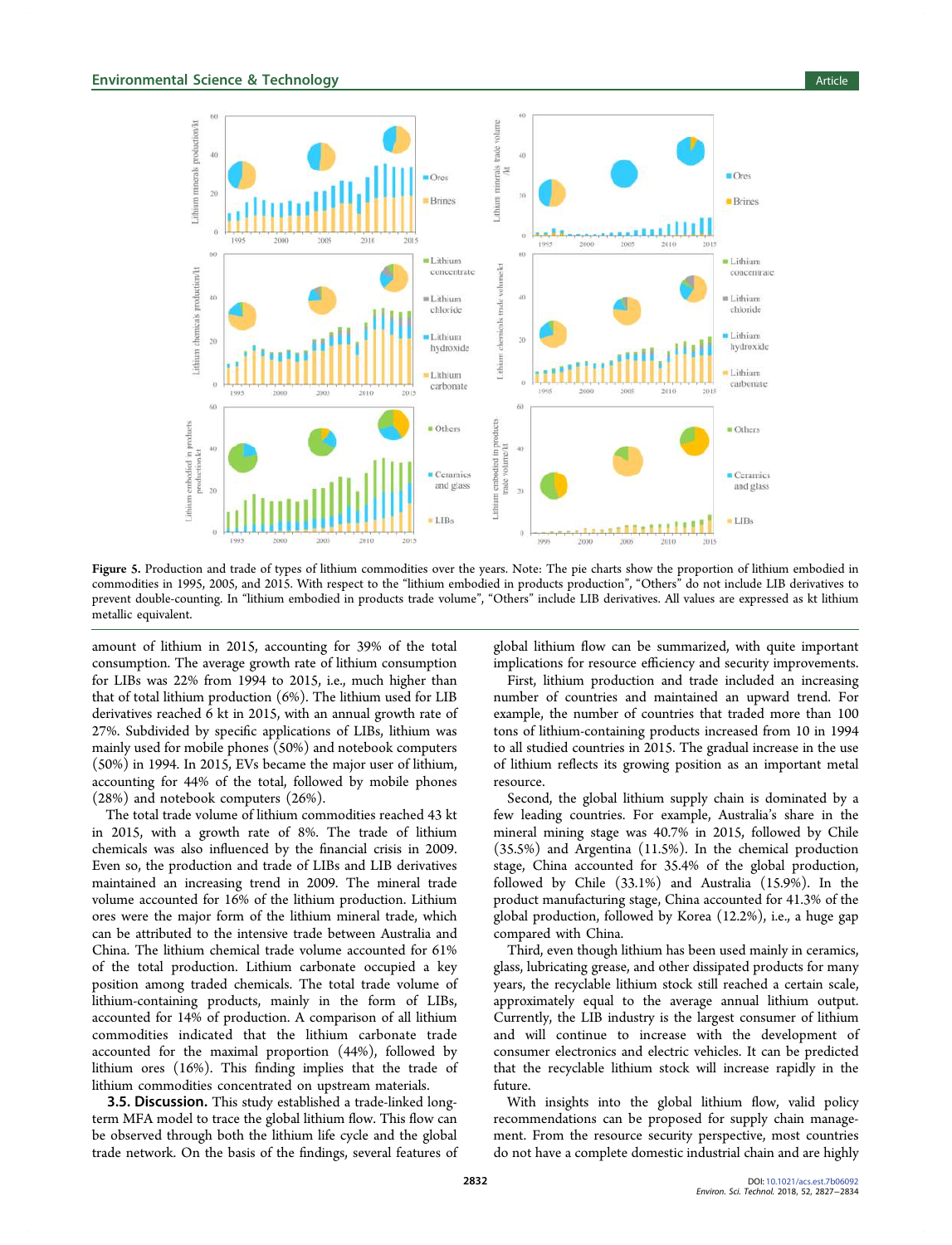#### <span id="page-6-0"></span>**Environmental Science & Technology Article** Article 30 and 30 and 30 and 30 and 30 and 30 and 30 and 30 and 30 and 30 and 30 and 30 and 30 and 30 and 30 and 30 and 30 and 30 and 30 and 30 and 30 and 30 and 30 and 30 and 3

dependent on a few countries that supply raw materials. The lack of self-sufficiency is a high potential risk for domestic supply demand balance. In particular, the major lithium resource suppliers, Chile and Argentina, are in earthquakeprone areas. Unpredictable natural disasters may have a significant impact on the global supply of minerals. With this consideration, policies for establishing national lithium reserves should be considered for strategic economic reasons. Increasing the primary resource supply is an effective solution for this problem. This can be realized through more intensive domestic resource mining or more aggressive imports.

Further exploitation of global lithium resources should be considered. The lithium reserve was 14 million tons in 2015, distributed among the major producing countries. However, the identified lithium resource exceeded 47 million tons, with Bolivia responsible for the largest share  $(19\%)$ .<sup>[54](#page-7-0)</sup> If the resources in Bolivia could be fully utilized, then the global lithium supply and demand stress can be greatly alleviated. The lithium resources in Bolivia have not been exploited because of the government's restriction on foreign mining companies and the lack of electricity.<sup>[22](#page-7-0)</sup> This situation might be improved through effective international cooperation.

From the resource efficiency perspective, a secondary resource supply should be enhanced through a well-established recycling system. Considering the large market demand and technical recycling feasibility, the recycling potential of LIBs should receive greater attention. Various policies and regulations have been launched for the recycling of LIBpowered products. These policies promote lithium recycling by defining responsibility, formulating plans and improving access conditions.[55](#page-7-0)−[58](#page-7-0) However, the aims of these policies and regulations are mainly to promote the recycling of batteries in new energy vehicles. The recycling systems of retired batteries embodied in consumer electronics and energy storage systems still need to be improved. Moreover, the extensive lithium trade network could have a negative impact. Waste management will become difficult with the growth of the global trade of lithium commodities. It is also difficult for manufacturers to manage products after they are exported to another country. For this reason, the cooperation between trade partners in establishing a cross-boundary recycling system is essential. The various partners should take their respective responsibilities for this work by sharing information, technology, and related equipment.

## ■ ASSOCIATED CONTENT

### **6** Supporting Information

The Supporting Information is available free of charge on the [ACS Publications website](http://pubs.acs.org) at DOI: [10.1021/acs.est.7b06092](http://pubs.acs.org/doi/abs/10.1021/acs.est.7b06092).

The model details and additional graphics ([PDF\)](http://pubs.acs.org/doi/suppl/10.1021/acs.est.7b06092/suppl_file/es7b06092_si_001.pdf)

#### ■ AUTHOR INFORMATION

#### Corresponding Author

\*Tel: +86-10-62797400; fax: +86-10-62797400; e-mail: [hao@](mailto:hao@tsinghua.edu.cn) [tsinghua.edu.cn](mailto:hao@tsinghua.edu.cn) (H.H.).

#### ORCID<sup>®</sup>

Han Hao: [0000-0001-7542-4746](http://orcid.org/0000-0001-7542-4746)

# **Notes**

The authors declare no competing financial interest.

# ■ ACKNOWLEDGMENTS

This study is sponsored by the National Natural Science Foundation of China (71403142, 71774100, 71690241), Young Elite Scientists Sponsorship Program by CAST (YESS20160140), State Key Laboratory of Automotive Safety and Energy (ZZ2016-024), and China Automotive Energy Research Center of Tsinghua University (CAERC).

#### ■ REFERENCES

(1) Sverdrup, H. U. Modelling global extraction, supply, price and depletion of the extractable geological resources with the LITHIUM model. Resources, Conservation and Recycling 2016, 114, 112−129.

 $(2)$  USGS Material Use in the United States—Selected Case Studies; United States Geological Survey: [https://minerals.usgs.gov/minerals/](https://minerals.usgs.gov/minerals/pubs/commodity/lithium/) [pubs/commodity/lithium/](https://minerals.usgs.gov/minerals/pubs/commodity/lithium/) (accessed Nov. 20, 2016), 2009.

(3) USGS 2014 minerals yearbook lithium; United States Geological Survey: [https://minerals.usgs.gov/minerals/pubs/commodity/](https://minerals.usgs.gov/minerals/pubs/commodity/lithium/) [lithium/](https://minerals.usgs.gov/minerals/pubs/commodity/lithium/) (accessed Nov. 29, 2016), 2016.

(4) Zeng, X.; Li, J. Implications for the carrying capacity of lithium reserve in China. Resources, Conservation and Recycling 2013, 80, 58− 63.

(5) Miedema, J. H.; Moll, H. C. Lithium availability in the EU27 for battery-driven vehicles: The impact of recycling and substitution on the confrontation between supply. Resour. Policy 2013, 38 (2), 204.

(6) Vikström, H.; Davidsson, S.; Höök, M. Lithium availability and future production outlooks. Appl. Energy 2013, 110, 252−266.

(7) IEA Technology Roadmap: Electric and Plug-in Hybrid Electric Vehicles (EV/PHEV); International Energy Agency: [http://www.iea.](http://www.iea.org/publications/freepublications/publication/) [org/publications/freepublications/publication/](http://www.iea.org/publications/freepublications/publication/) (accessed Mar. 7, 2017), 2009.

(8) Ziemann, S.; Weil, M.; Schebek, L. Tracing the fate of lithium-The development of a material flow model. Resources Conservation and Recycling 2012, 63, 26−34.

(9) Hao, H.; Liu, Z.; Zhao, F.; Geng, Y.; Sarkis, J. Material flow analysis of lithium in China. Resour. Policy 2017, 51, 100−106.

(10) Sun, X.; Hao, H.; Zhao, F.; Liu, Z. Tracing global lithium flow: A trade-linked material flow analysis. Resources, Conservation and Recycling 2017, 124, 50−61.

(11) Muller, E.; Hilty, L. M.; Widmer, R.; Schluep, M.; Faulstich, M. Modeling metal stocks and flows: a review of dynamic material flow analysis methods. Environ. Sci. Technol. 2014, 48 (4), 2102−13.

(12) DAIGO, I.; IGARASHI, Y.; MATSUNO, Y.; ADACHI, Y. Accounting for Steel Stock in Japan. ISIJ Int. 2007, 47 (7), 1065− 1069.

(13) Gloser, S.; Soulier, M.; Tercero Espinoza, L. A. Dynamic analysis of global copper flows. Global stocks, postconsumer material flows, recycling indicators, and uncertainty evaluation. Environ. Sci. Technol. 2013, 47 (12), 6564−72.

(14) Daigo, I.; Iwata, K.; Ohkata, I.; Goto, Y. Macroscopic Evidence for the Hibernating Behavior of Materials Stock. Environ. Sci. Technol. 2015, 49 (14), 8691−6.

(15) Li, B.; Yang, J.; Lu, B.; Song, X. Estimation of retired mobile phones generation in China: A comparative study on methodology. Waste Manage. 2015, 35, 247−54.

(16) Wang, F.; Huisman, J.; Stevels, A.; Balde, C. P. Enhancing ewaste estimates: improving data quality by multivariate Input-Output Analysis. Waste Manage. 2013, 33 (11), 2397−407.

(17) Zeng, X.; Li, J.; Ren, Y. In Prediction of various discarded lithium batteries in China, 2012 IEEE International Symposium on Sustainable Systems and Technology (ISSST), 16−18 May 2012, 2012; 2012; pp 1−4.

(18) Yang, Y.; Williams, E. Logistic model-based forecast of sales and generation of obsolete computers in the U.S. Technological Forecasting and Social Change 2009, 76 (8), 1105−1114.

(19) Zhang, F.; Inokoshi, M.; Vanmeensel, K.; Van Meerbeek, B.; Naert, I.; Vleugels, J. Lifetime estimation of zirconia ceramics by linear ageing kinetics. Acta Mater. 2015, 92, 290−298.